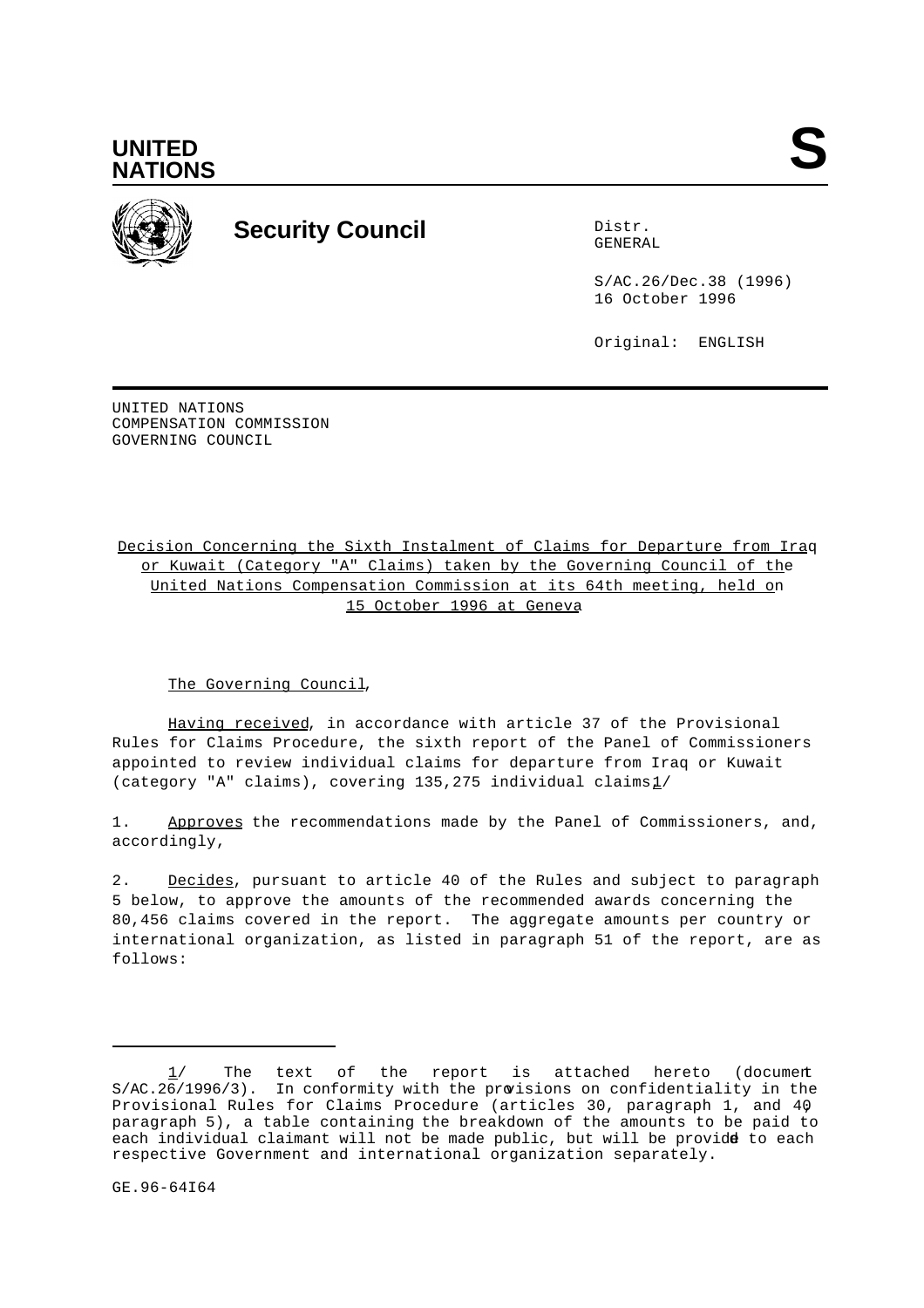S/AC.26/Dec.38 (1996) Page 2

| Country                                                    | Number of Claims<br>Recommended for<br>Payment | Amount of Compensation<br>Recommended (US\$) |
|------------------------------------------------------------|------------------------------------------------|----------------------------------------------|
| Algeria                                                    |                                                |                                              |
| Australia                                                  | 14                                             | 64,500.00                                    |
| Austria                                                    | 15                                             | 69,500.00                                    |
| Bahrain                                                    | 7                                              | 28,500.00                                    |
| Bangladesh                                                 | 16,947                                         | 66,178,000.00                                |
| Bosnia and Herzegovina                                     | 501                                            | 2,048,000.00                                 |
| Brazil                                                     | 147                                            | 616,500.00                                   |
| Bulgaria                                                   | 2                                              | 13,000.00                                    |
| Canada                                                     | 11                                             | 51,000.00                                    |
| China                                                      | 102                                            | 408,000.00                                   |
| Croatia                                                    | 1                                              | 4,000.00                                     |
| Czech and Slovak<br>Federal Republic 2/                    | 3                                              | 13,000.00                                    |
| Egypt                                                      | 6,837                                          | 18,745,500.00                                |
| Ethiopia                                                   | 24                                             | 90,000.00                                    |
| Federal Republic of<br>Yugoslavia (Serbia &<br>Montenegro) | 215                                            | 880,000.00                                   |
| France                                                     | 6                                              | 27,000.00                                    |
| Germany                                                    | 1                                              | 4,000.00                                     |
| Greece                                                     |                                                |                                              |
| Hungary                                                    | 2                                              | 12,000.00                                    |
| India                                                      | 4,439                                          | 17,441,500.00                                |
| Iran                                                       | 1,068                                          | 5,838,000.00                                 |
| Ireland                                                    | 7                                              | 22,000.00                                    |
| Italy                                                      | $11\,$                                         | 35,500.00                                    |
| Japan                                                      | 13                                             | 67,500.00                                    |
| Jordan                                                     | 4,257                                          | 18,736,500.00                                |
| Kenya                                                      | -                                              |                                              |

<sup>2/</sup> These claims were submitted before the Czech and Slovak Federal Republic ceased to exist. Awards of compensation will have to be paid to the Governments of the Czech Republic and the Slovak Republic, respectively, pursuant to an agreement between the two Governments.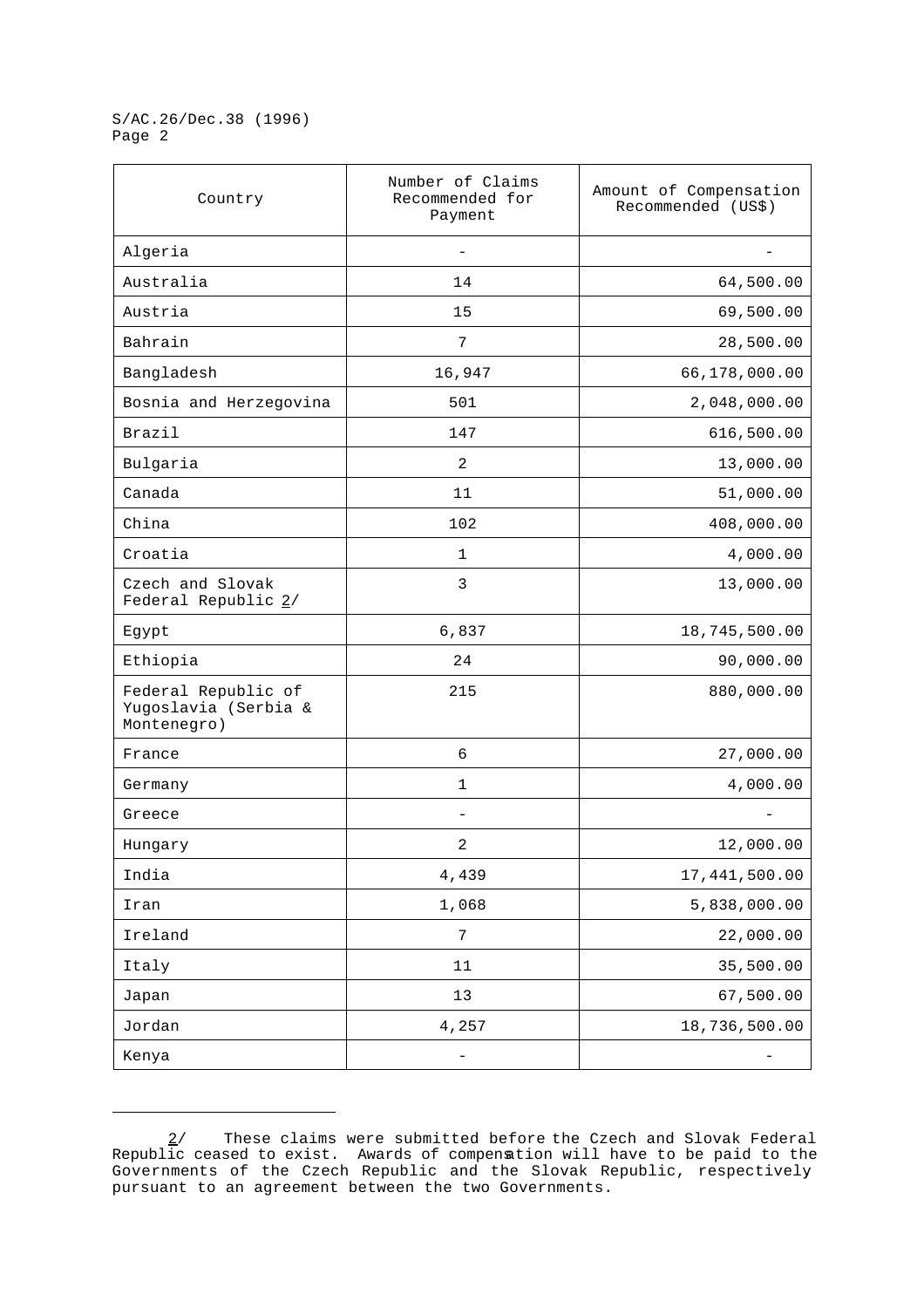S/AC.26/Dec.38 (1996) Page 3

| Country                                      | Number of Claims<br>Recommended for<br>Payment | Amount of Compensation<br>Recommended (US\$) |
|----------------------------------------------|------------------------------------------------|----------------------------------------------|
| Korea, Republic of                           | 17                                             | 61,000.00                                    |
| Kuwait                                       | 2,689                                          | 17,170,000.00                                |
| Lebanon                                      | 164                                            | 410,000.00                                   |
| Malta                                        |                                                |                                              |
| Mauritius                                    | $\mathbf 1$                                    | 4,000.00                                     |
| Morocco                                      | 606                                            | 2,468,500.00                                 |
| Nepal                                        | 10                                             | 40,000.00                                    |
| Netherlands                                  | $\mathbf 1$                                    | 8,000.00                                     |
| New Zealand                                  | $\mathbf 1$                                    | 4,000.00                                     |
| Norway                                       |                                                |                                              |
| Pakistan                                     | 12,047                                         | 46,786,000.00                                |
| Philippines                                  | 15,353                                         | 61,056,000.00                                |
| Poland                                       | 502                                            | 2,038,000.00                                 |
| Romania                                      | 21                                             | 55,000.00                                    |
| Russian Federation                           | 598                                            | 3,380,000.00                                 |
| Senegal                                      | $\mathbf 1$                                    | 4,000.00                                     |
| Slovenia                                     | 2                                              | 6,500.00                                     |
| Somalia                                      | 3                                              | 15,500.00                                    |
| Spain                                        | 1                                              | 4,000.00                                     |
| Sri Lanka                                    | 9,242                                          | 36,889,500.00                                |
| Sudan                                        | 134                                            | 512,000.00                                   |
| Sweden                                       |                                                |                                              |
| Switzerland                                  |                                                |                                              |
| Syria                                        | 1,457                                          | 5,218,500.00                                 |
| Thailand                                     | 567                                            | 2,248,500.00                                 |
| The former Yugoslav<br>Republic of Macedonia | 3                                              | 12,000.00                                    |
| Tunisia                                      | 499                                            | 1,867,000.00                                 |
| Turkey                                       | 348                                            | 1,300,500.00                                 |
| Ukraine                                      | 44                                             | 180,000.00                                   |
| United Kingdom                               | 102                                            | 348,500.00                                   |
| United States                                | 9                                              | 30,000.00                                    |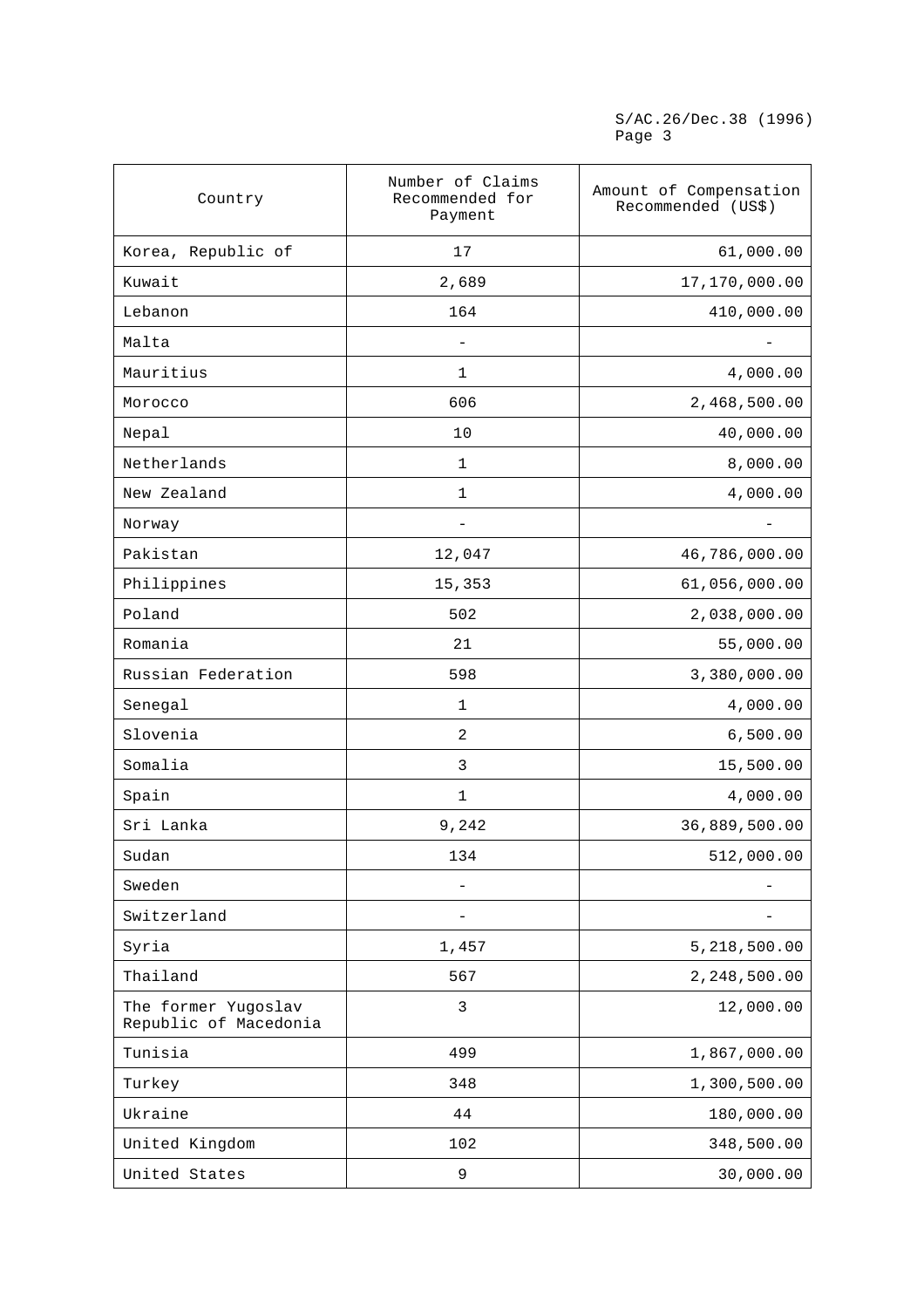S/AC.26/Dec.38 (1996) Page 4

| Country                     | Number of Claims<br>Recommended for<br>Payment | Amount of Compensation<br>Recommended (US\$) |
|-----------------------------|------------------------------------------------|----------------------------------------------|
| Vietnam                     | 871                                            | 3,484,000.00                                 |
| Yemen                       | 394                                            | 1,823,500.00                                 |
| (Algeria)<br>UNDP           | 5                                              | 24,000.00                                    |
| (Jerusalem)<br>UNDP         | 9                                              | 37,000.00                                    |
| (Washington)<br><b>UNDP</b> | 1                                              | 4,000.00                                     |
| (Yemen)<br><b>UNDP</b>      | 114                                            | 807,000.00                                   |
| UNHCR (Bulgaria)            | 7                                              | 30,000.00                                    |
| UNHCR (Canada)              |                                                |                                              |
| UNHCR (Geneva)              | 3                                              | 10,500.00                                    |
| Total                       | 80,456                                         | 319,730,500.00                               |

3. Decides, pursuant to article 41 of the Rules, to approve the amounts of the corrected awards for instalments one to five $\frac{3}{}$  The aggregate amounts of the corrected awards per country or international organization by claim instalment, as listed in paragraph 47 of the report, are as follows:

FIRST INSTALMENT CORRECTIONS

| Country                | Previous Recommended<br>Award (US\$) | Corrected Recommended<br>Award (US\$) |
|------------------------|--------------------------------------|---------------------------------------|
| Bosnia and Herzegovina | 408,000.00                           | 404,000.00                            |
| France                 | 997,500.00                           | 992,500.00                            |
| India                  | 24,736,000.00                        | 24,728,500.00                         |
| Iran                   | 672,000.00                           | 590,500.00                            |
| Pakistan               | 12,226,000.00                        | 12,221,000.00                         |

# SECOND INSTALMENT CORRECTIONS

| Country    | Previous Recommended<br>Award (US\$) | Corrected Recommended<br>Award (US\$) |
|------------|--------------------------------------|---------------------------------------|
| Bangladesh | 51,523,000.00                        | 51,519,000.00                         |

 $3/$  In conformity with the provisions on confidentiality in the Provisional Rules for Claims Procedure (articles 30, paragraph 1, and 40, paragraph 5), a table containing the breakdown of the corrected amounts to be paid to each individual claimant will not be made public, but will be provided to each respective Government and international organization separately.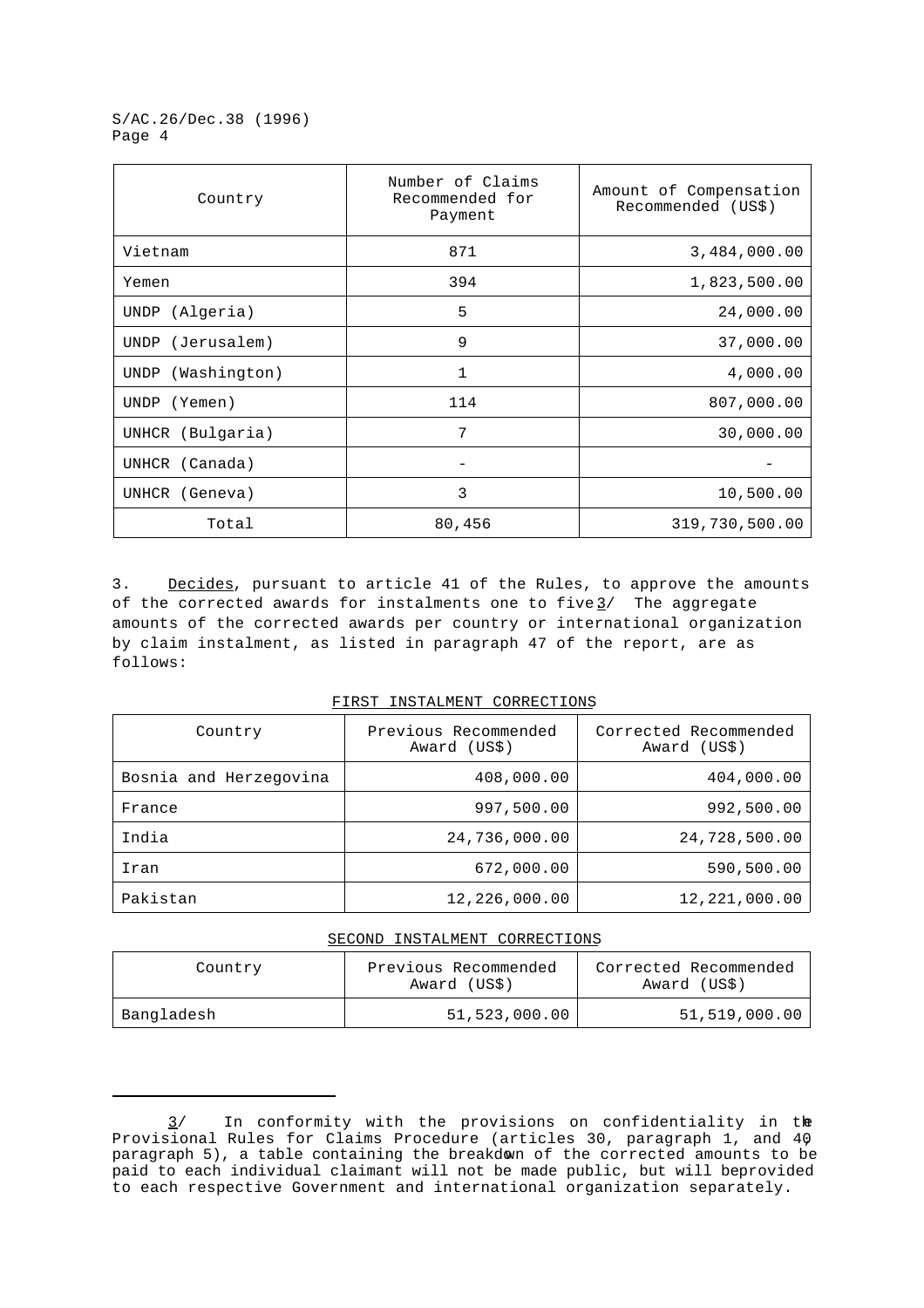S/AC.26/Dec.38 (1996) Page 5

| Country                                 | Previous Recommended<br>Award (US\$) | Corrected Recommended<br>Award (US\$) |
|-----------------------------------------|--------------------------------------|---------------------------------------|
| Czech and Slovak<br>Federal Republic 4/ | 55,000.00                            | 58,000.00                             |
| India                                   | 50,158,500.00                        | 50,127,500.00                         |
| Iran                                    | 52,977,500.00                        | 50,266,000.00                         |
| Jordan                                  | 95,988,500.00                        | 96,437,000.00                         |
| Kuwait                                  | 87,259,500.00                        | 87,523,500.00                         |
| Pakistan                                | 19,835,500.00                        | 19,819,000.00                         |
| Philippines                             | 5,779,500.00                         | 5,767,500.00                          |
| Sri Lanka                               | 77,284,000.00                        | 77,278,500.00                         |
| United States                           | 263,500.00                           | 261,000.00                            |
| (Jerusalem)<br>UNDP                     | 52,500.00                            | 42,500.00                             |

# THIRD INSTALMENT CORRECTIONS

| Country                                                      | Previous Recommended<br>Award (US\$) | Corrected Recommended<br>Award (US\$) |
|--------------------------------------------------------------|--------------------------------------|---------------------------------------|
| Egypt                                                        | 174,295,500.00                       | 174,259,000.00                        |
| Federal Republic of<br>Yuqoslavia (Serbia and<br>Montenegro) | 1,016,000.00                         | 1,012,000.00                          |
| India                                                        | 16, 173, 500.00                      | 16,139,000.00                         |
| Iran                                                         | 68,089,000.00                        | 67,718,000.00                         |
| Jordan                                                       | 93,155,000.00                        | 93, 314, 000.00                       |
| Kuwait                                                       | 104,650,500.00                       | 104,627,000.00                        |
| Philippines                                                  | 6,039,500.00                         | 5,515,500.00                          |
| Sri Lanka                                                    | 52,929,500.00                        | 52,457,000.00                         |
| United States                                                | 168,500.00                           | 165,500.00                            |

#### FOURTH INSTALMENT CORRECTIONS

| Country              | Previous Recommended<br>Award (US\$) | Corrected Recommended<br>Award (US\$) |
|----------------------|--------------------------------------|---------------------------------------|
| Bangladesh           | 52,767,500.00                        | 52,759,500.00                         |
| Bosnia & Herzegovina | 3,553,000.00                         | 3,541,000.00                          |

 $\frac{4}{1}$  These claims were submitted before the Czech and Slovak Federal Republic ceased to exist. Awards of compensation will have to be paid to the Governments of the Czech Republic and the Slovak Republic, respectively, pursuant to an agreement between the two Governments.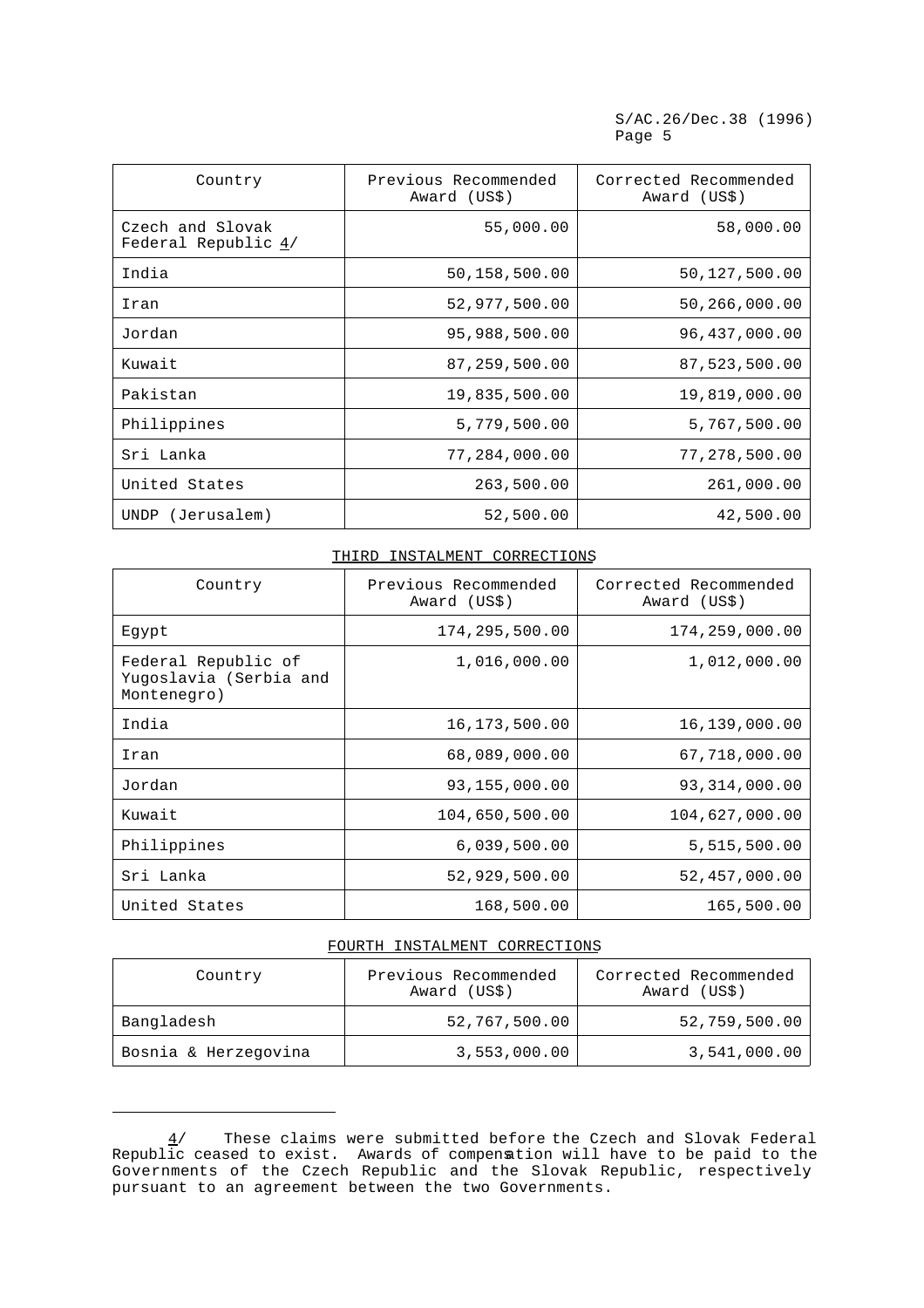S/AC.26/Dec.38 (1996) Page 6

| Country                                                    | Previous Recommended<br>Award (US\$) | Corrected Recommended<br>Award (US\$) |
|------------------------------------------------------------|--------------------------------------|---------------------------------------|
| Egypt                                                      | 207, 373, 000.00                     | 207, 354, 000.00                      |
| Federal Republic of<br>Yugoslavia (Serbia &<br>Montenegro) | 3,761,000.00                         | 3,773,000.00                          |
| India                                                      | 145,209,500.00                       | 144,894,500.00                        |
| Iran                                                       | 4,270,000.00                         | 3,485,000.00                          |
| Jordan                                                     | 17,708,500.00                        | 17,642,500.00                         |
| Kuwait                                                     | 41,002,500.00                        | 40,990,500.00                         |
| Lebanon                                                    | 3,916,500.00                         | 3,911,500.00                          |
| Pakistan                                                   | 22,829,000.00                        | 22,808,000.00                         |
| Philippines                                                | 30,684,500.00                        | 30,591,000.00                         |
| Sri Lanka                                                  | 71,994,500.00                        | 71,978,500.00                         |
| Sudan                                                      | 39,814,500.00                        | 39,817,500.00                         |
| Syria                                                      | 26,360,000.00                        | 26,352,000.00                         |
| Turkey                                                     | 6,306,000.00                         | 6,302,000.00                          |
| United Kingdom                                             | 1,379,500.00                         | 1,380,000.00                          |
| United States                                              | 836,000.00                           | 812,500.00                            |
| Yemen                                                      | 25,572,500.00                        | 25,565,500.00                         |
| UNDP (United Arab<br>Emirates)                             | 2,500.00                             | 8,000.00                              |

#### FIFTH INSTALMENT CORRECTIONS

| Country                                                    | Previous Recommended<br>Award (US\$) | Corrected Recommended<br>Award (US\$) |
|------------------------------------------------------------|--------------------------------------|---------------------------------------|
| Bangladesh                                                 | 52,372,500.00                        | 52,351,000.00                         |
| Bosnia & Herzegovina                                       | 3,532,000.00                         | 3,528,000.00                          |
| Canada                                                     | 407,000.00                           | 386,500.00                            |
| China                                                      | 5,716,000.00                         | 5,712,000.00                          |
| Eqypt                                                      | 217,074,000.00                       | 217,009,000.00                        |
| Federal Republic of<br>Yuqoslavia (Serbia &<br>Montenegro) | 3,818,500.00                         | 3,794,500.00                          |
| India                                                      | 145,908,500.00                       | 145,473,000.00                        |
| Iran                                                       | 4,502,000.00                         | 3,753,000.00                          |
| Jordan                                                     | 17,416,000.00                        | 17,281,500.00                         |